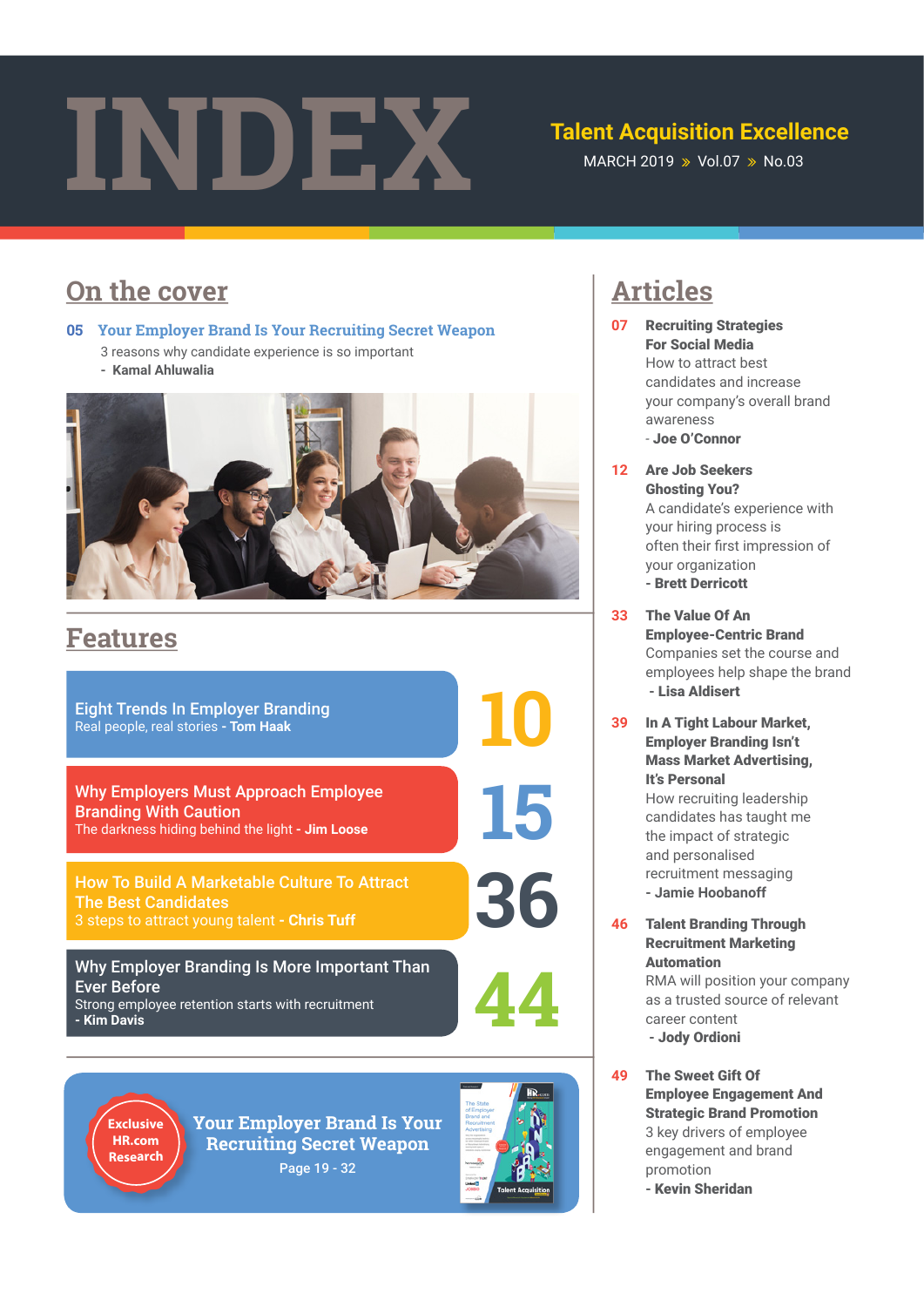





# **real people, real stories**

#### **By Tom Haak**

**Employer Branding is changing** .<br>fast

Here are the eight trends we see.

#### **1. purpose/ purpose/ purpose**

In the last years is has become more important for organizations to have a clear and compelling purpose. Future and current employees more and more are looking for organizations that contribute to making the world a better place. As it is not so clear for many organizations how they do this, there are still many purpose and mission statements that make a somewhat ludicrous impression.

### **2. Employer Branding and consumer Branding are merging**

Labor market communications and consumer marketing used to be separated. Today the disciplines are more coming together, especially in organizations where consumer marketing is important. HR can learn a lot from marketing. For many organizations applicants who are in the end not selected



are potential clients. Example: a women's clothing store, that offers all candidates a nice discount on their frst purchase. Read: "How GE blends employment and consumer branding".

#### **3. Real People/ Real stories**

Employees and future employees of organizations are looking for real stories told by real people. Brochures and carefully crafted messages do not longer work. People base their opinion on the way your organization comes across on social media and in

real life. A nice example here: the Instagram account of the Arcadis Global Shapers (a global network of young professionals working at engineering/design company Arcadis. Every week another Global Shapers shows her/his workweek in a series of Instagram postings. More and more organizations are doing this. Real people, real stories.

### **4. a Virtual Experience is a real Experience**

The "employee experience" is an important current trend. The status of people today is